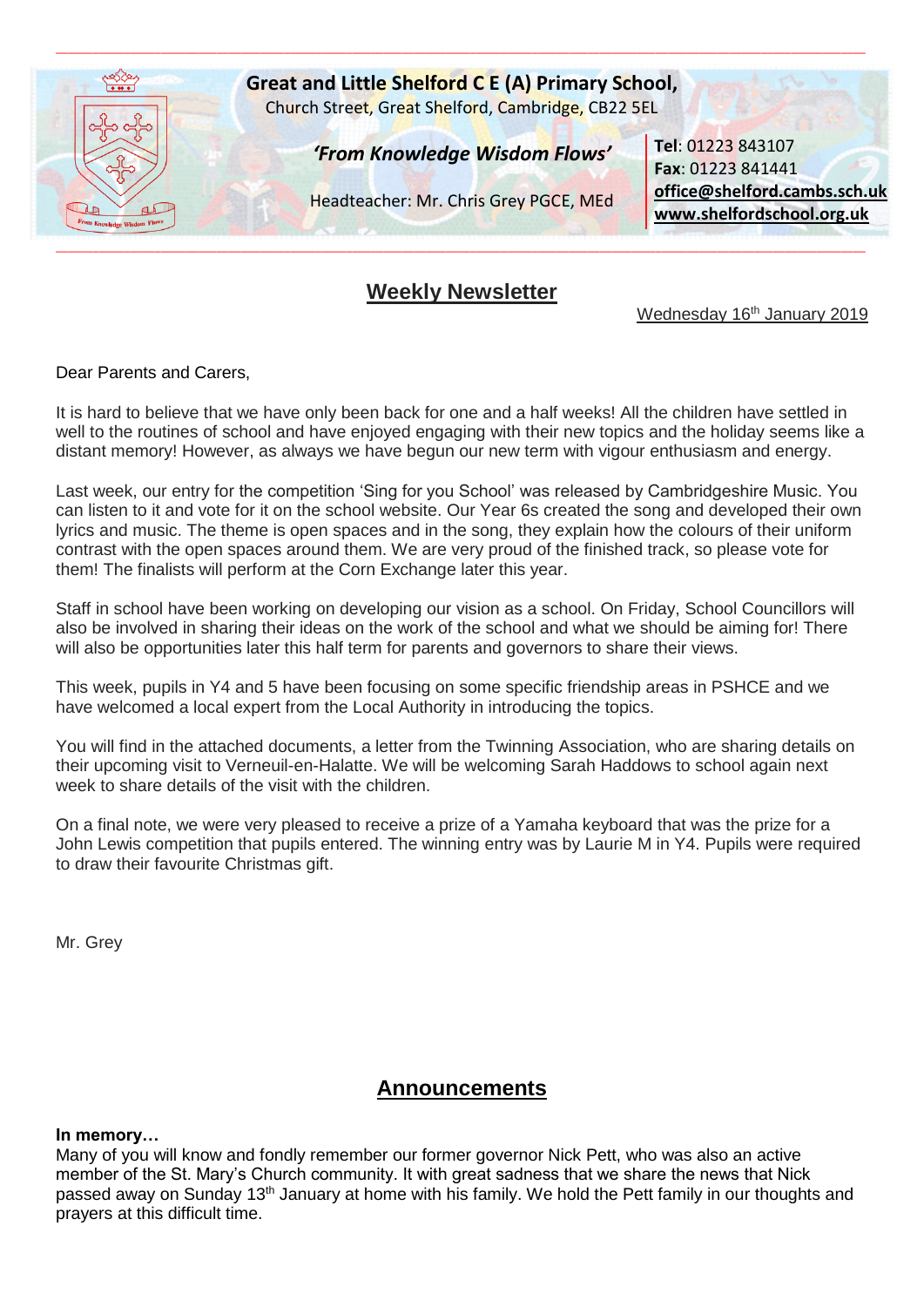# **Menu change tomorrow – Thursday 17th January**

Sausage & Chips Pasta bake Jacket potato

Chocolate cake or Cappuccino cake

# **Art Club**

There are still some spaces for art club (for years 3 – 6) on Thursday and Friday lunchtimes (£12.50 for 5 sessions). If your child is interested in attending please ask at the office for a form.

#### **Netball Club**

Netball Club will start on Monday 4 February and the last session will be Monday 24 June. I am aware of the Grafham Water and Burwell Trips but the club will still take place on those dates. Please ensure the children have warm clothing for each session including gloves which they can wear for the warmup.

# **Art Day**

We are looking forward to our third annual Art Day which will take place on Thursday February 7th. This year, one of the activities will be a batik workshop for Years 3-6 led by local artist Sarah Hutchinson. We would be extremely grateful if any parents could assist with the batik, helping the children in small groups in the Think Tank to use the hot wax and inks with Sarah. We need volunteers for both Thursday 7th and Friday 8th of February as batik is quite a lengthy process. Years 6 and 3 will have their workshop on Thursday and Years 5 and 4 on Friday.

If you are able to offer any help, please could you let the office know.

Many thanks Rosamund Ashton

#### **Retiring volunteers**

We would like to thank two of our long-standing volunteers, who have given their time to Shelford School for many years, who are now retiring.

Rosie Cranmer has been part of our school for over 25 years! She was initially a teacher here and then regularly read with children in Year 2. She ran the very popular Badminton club for children in Year 6 for many years, although she hasn't been able to do it this year due to back problems.

John Street has encouraged our children to enjoy the great outdoors by helping with the weekly Wildlife Garden Club.

We would like to send them a token of our appreciation, so if you would like to contribute to this a collection will be started in the school office. Thank you!

# **Samara's Aid Appeal**

This week we were intending to launch a project to fund and assemble 20 school bags to help children living in Syria to access education again after living through the horrors of war. Sadly and very suddenly, for reasons beyond anyone's control, restrictions against imported aid to Syria have been significantly tightened and we can no longer collect physical items to send for the time being. We hope these restrictions will be lifted in time and that we can work with Samara's Aid Appeal in the future to enable children in Syria to receive education again.

In this Thursday's assembly Mrs Caroe will be sharing a little about the work that Samara's Aid Appeal are doing in Syria to bring hope and healing to the people there. In addition our retiring collection from the Candlemas Service will be donated to their medical aid appeal to help keep their emergency hospital running as it provides desperately needed medical care to Syrian people. For more information please visit [samarasaidappeal.org](http://samarasaidappeal.org/)

#### **Illness in school**

Please can we remind parents that if your child vomits or has diarrhoea they must be kept off school for 48 hours after the last episode (as recommended by the NHS and Department for Education). These rules are put in place to limit the spread of illness throughout the school (both for children and staff members). Thank you for your co-operation with this.